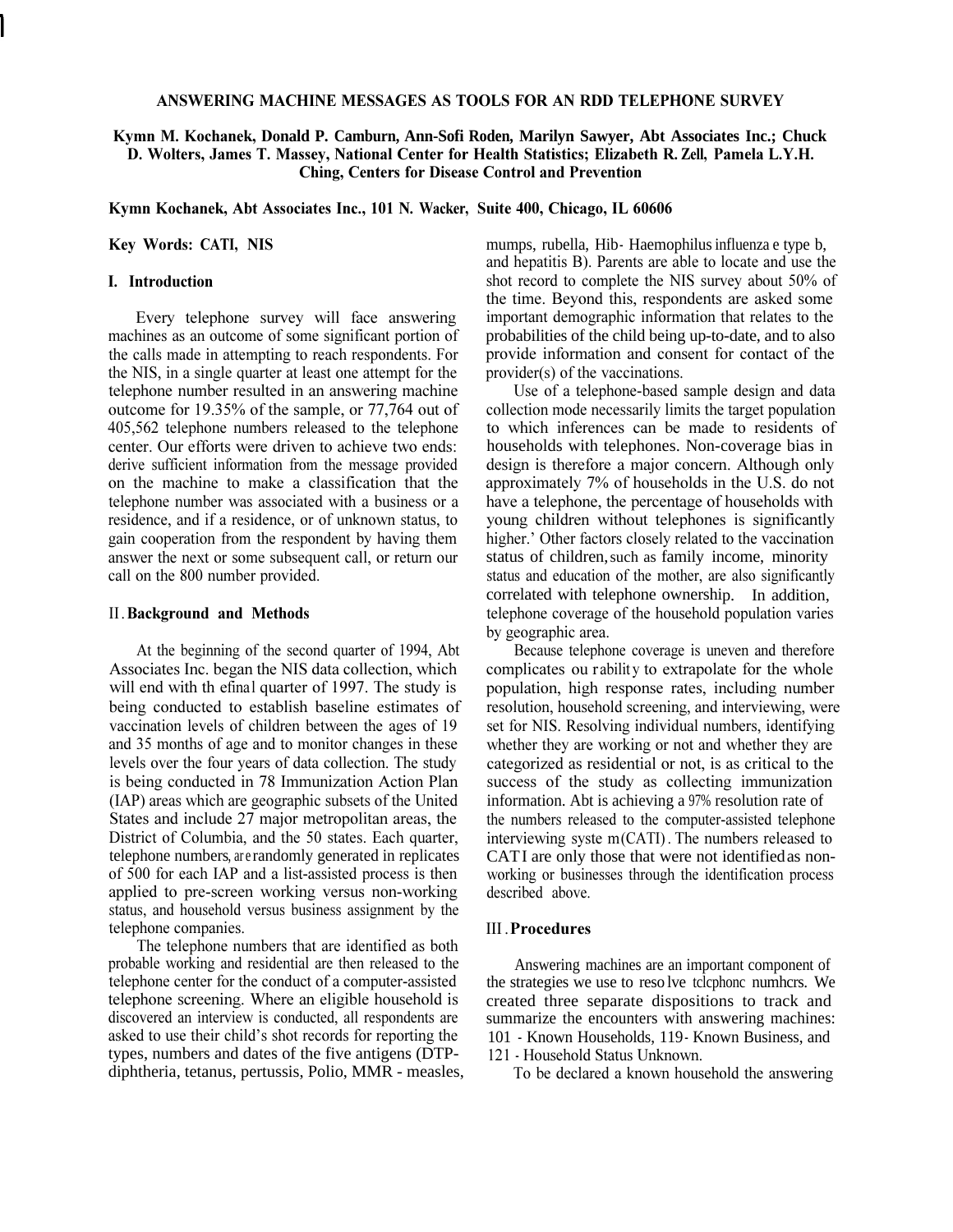machine message for the telephone number had to include one of the following words: family, household, residence, or home. Such a number counts toward the first tier of finalization - resolution, for which a number need only be determined working and a probable household.

For a telephone number to receive a case status of 119 (Final Status - Business Answering Machine) the answering machine message had to inclue the name of a nationally know company. The company or agency need not be located in every state, so companies as John Deere, Dow Chemical, NYNEX, etc. would be included. The answering machine message only needs to be encountered once and does not require verification by another interviewer or supervisor to be finalized as a business. All other answering machine messages were coded as household status unknown.

The reason that a more broad definition of business was not used is the concern that with growing numbers of people working from home some answering machines with more vague messages might actually be used for dual purposes. We hypothesizd that households with small children might very likely be the types of households that would have at home workers. So messages that included phrases like "You've reached Bob's Garage" were considered indistinguishable from "You've reached Bob's answering machine".

We initiated our use of answering machine messages as a tool in the second quarter of 1994 (Q2) with messages being left afte rthe third encounter. Because of the volume of calls coming into the 800 number, we altered our strategy by quarter three (Q3) to start leaving messages on the first call and there after every third call. This resulted in a message being left every 2 to 5 days depending on the call pattern for the specific case. We have retained this procedure for quarter 4 (Q4), and the first two quarters of 1995 (Ql 1995 an d 42 1995). The content of the message has evolved from naming the U.S. Public Health Service to the Centers for Disease Control with added description of the intent of the study. The content is revised about every other month for two purposes: 1) to increase the response from repeated calls to numbers associated with answering machines, and 2) to keep the message fresh for interviewers. Debriefings are held with the interviewers to suggest new wording. Experimentation has occurred linking the message content with the language of the screener and advance letter. Analyses may be found in other publications.

A problem we encountered was wit hmachine sthat take only a 15 to 30 second message. Interviewers have been instructed to call the telephone number again, identify the project and leave the 800 number indicating that we were unable to leave the entire message during the last call,

#### **IV. Frequency of Encountering Answering Machines**

Of the 401,959 telephone numbers relcasc d for Q4 7,344 (1.83%) were identified as businesses 'as a result of assessing the answering machine message. Another 70,420 (17.52%) telephone numbers had at least one call outcome of an answering machine and were identified as likely or unknown households, but were unlikely to be businesses. Combined, fully 19.35% or 77,764 of telephone numbers for the quarter had at least one attempt at which we encountered an answering machine.

Our experiences i nQl 1995 held quite constant. Of the 407,954 telephone numbers worked, 8,694 were business answering machines, 70,629 were non-business answering machines, and the remaining 328,631 never had a single call outcome as any type of answering machine.

### **V. Reaching Resolution**

The process of finalizing cases has become more efficient, while in Q4 it took interviewers an average 3.5 calls to resolve answering machines attached to business telephone numbers, in Ql 1995 that was reduced to 2.4 calls. Similar reductions occurred for numbers that had any attempts that contacted a nonbusiness number or never reached an answering machine.

This efficiency was achieved in three ways: 1) retraining and clarification of the process of identifying households and businesses by phone, 2) leaving clearer messages more frequently, and 3) setting call limits on chronically unresolved telephone numbers.

### **VI. Location of the Answering Machines**

In each quarter, the telephone center receives on average nearly 405,000 telephone numbers to dial to achieve the 8,580 needed immunization interviews. These 405,000 telephone number sare distributed unevenly across the 78 IAPs because of the varying eligibility and working household number rates. This geographic influence finds its way into the answering machines as well as seen in Table 1.

Encountering answering machines for a percentage of the telephone numbers by DHHS region ranged from 15.62% (Mountain) to 21.39% (New York) within Q4, and from 15.57 (Mountain) to 21.22 (New England) for Ql 1995. While the variance in encountering answering machines per quarter barely registered, a gain of .09% from Q4 to Q1 1995, some regions varied much more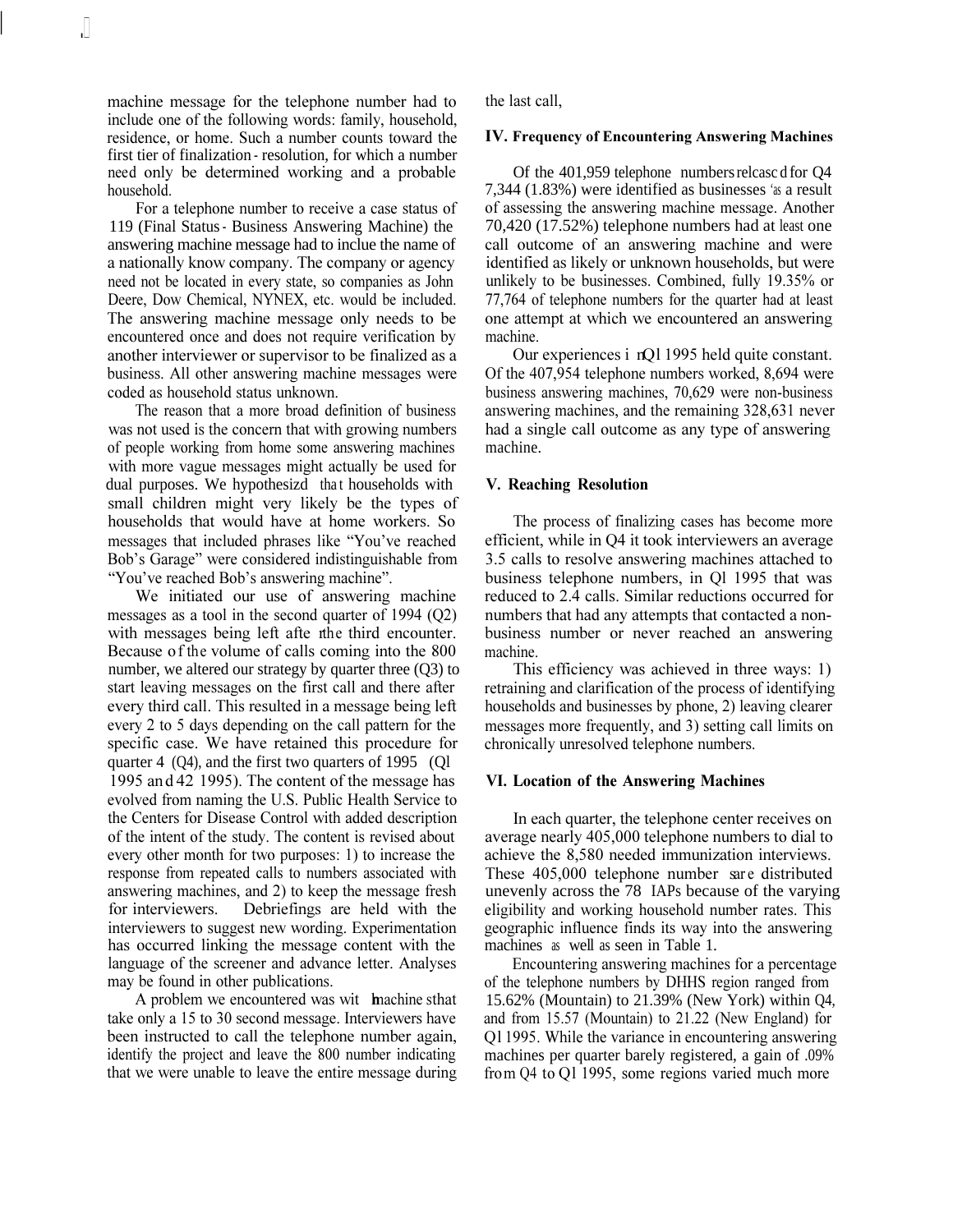significantly, most notably the Panhandle area with an increase of nearly 2%.

Strategies for resolving answering machine encounters might be tailored to the geographic location by assessing gender affects, message content, or by using a combined English and bilingual message NlS. will continue to assess and experimen twith the geographic differences.

# VII. Effects of Answering Machines on Response Rates

Although the overall response rate for answering machines varied little, 69.97% for Q4 to 69.09% for Ql 1995, there was great variability between the eligibility rate and screener response rate. A few things may have contributed to this, including: setting upper limits on calls and message content. Further analysis is needed.

The rates fluctuated significantly between telephone numbers with an answering machine and those without. Unfortunately, the fluctuation was not consistent in one direction. While the eligibility rate is higher for households with answering machines, the screener rate is lower, yet the cooperation rate is significantly higher. This suggests that hitting an answering machine is helpful in targeting resources and strategies were our target population is concerned. One might conclude that the messages left encourage eligible households to declare themselves and cooperate. Ineligible households, knowing the study has nothing to do with them, appear less likely to declare themselves b calling the 800 number or picking up the phone on subsequent attempts, thereby decreasing the screening rate. Table 7 summarizes the differences in final outcomes and overall rates for both quarter 4 and quarter 1.

### VIII. Business Office Calls

An additional effort was made to resolve "chronic" answering machines, those telephone numbers with 24 or more attempts without contact with a person, by checking the telephone business offices. Using Q4 data as representative, we found that 56.75% were confirmed as residential, 25.32% were identified as businesses, and for 17.92% of the numbers the telephone business offices refused or were unable to provide information. Business office attempts for al Q1 1995 cases and data entry of the outcome had not finished for Ql 1995 at the time of this paper.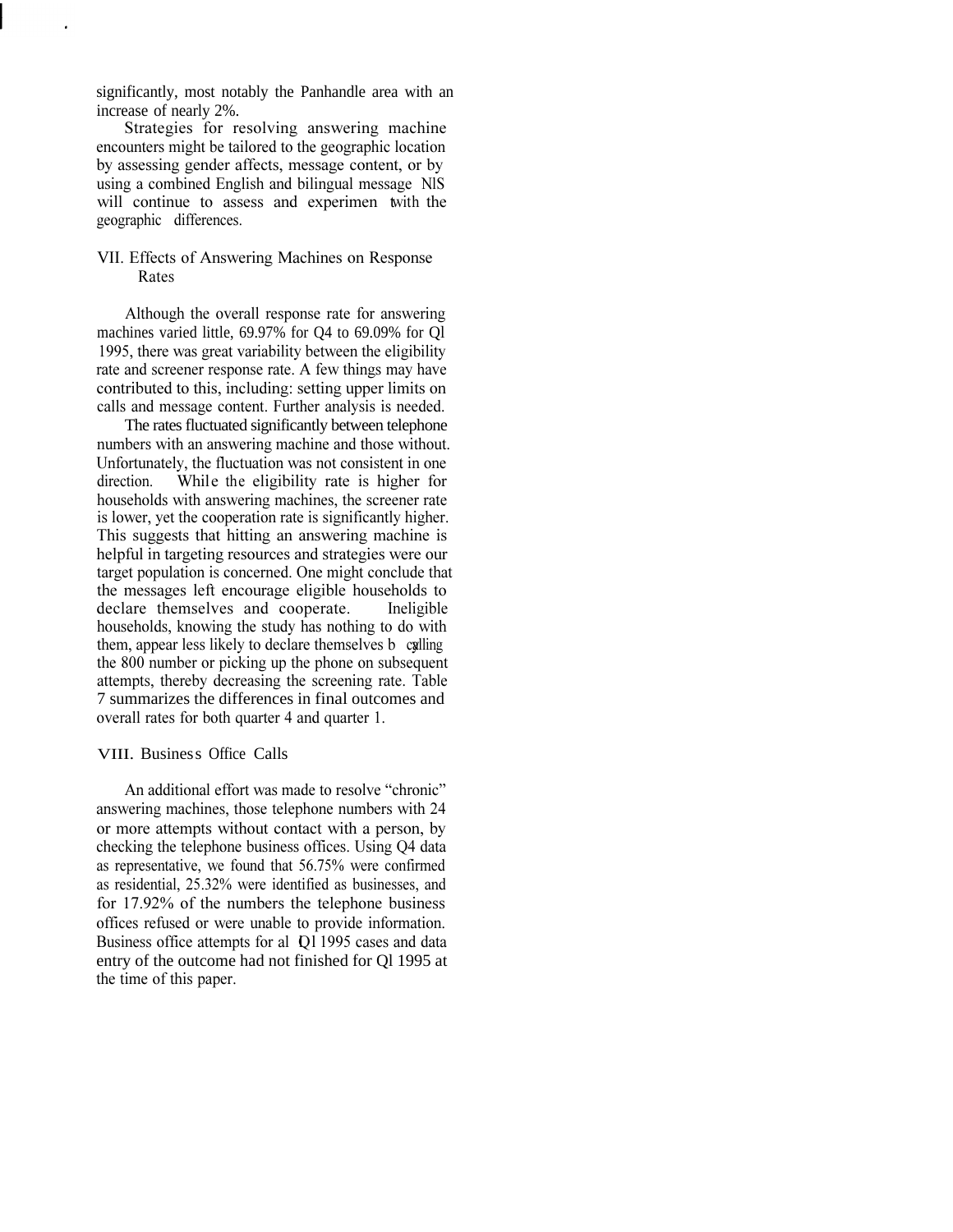**TABLE 1. Comparing Final Outomes for Cases With and Without Answering Maching Events (Quarter 4, 1994 and Quarter 1, 1995)** 

|                                                                     | Q <sub>4</sub><br><b>Answering</b><br><b>Machine</b> at<br><b>Least Once</b><br>(Residence or<br><b>Business</b> ) | Q <sub>4</sub><br><b>Never</b><br><b>Answering</b><br><b>Machine</b> | Q1<br><b>Answering</b><br><b>Machine</b> at<br><b>Least Once</b><br>(Residence or<br><b>Business</b> ) | Q1<br><b>Never</b><br><b>Answering</b><br><b>Machine</b> |
|---------------------------------------------------------------------|--------------------------------------------------------------------------------------------------------------------|----------------------------------------------------------------------|--------------------------------------------------------------------------------------------------------|----------------------------------------------------------|
| Non-working/ Out of Scope                                           | 2,224                                                                                                              | 92,642                                                               | 977                                                                                                    | 91,634                                                   |
| <b>Business</b>                                                     | 11,063                                                                                                             | 45,153                                                               | 12,603                                                                                                 | 46,280                                                   |
| Noncontact/<br><b>Unknown Scope</b><br><b>Total Non-residential</b> | 149<br>13,436                                                                                                      | 3,663<br>141,458                                                     | 58<br>13,638                                                                                           | 6,024<br>143,938                                         |
| Outcomes                                                            |                                                                                                                    |                                                                      |                                                                                                        |                                                          |
| Answering Machine                                                   | 295                                                                                                                | 335                                                                  | 1,878                                                                                                  | 45                                                       |
| Known households                                                    | 2,164                                                                                                              | 4,254                                                                | 3,148                                                                                                  | 6,459                                                    |
| Likely Households                                                   | 2,621                                                                                                              | 3,307                                                                | 3,727                                                                                                  | 5,361                                                    |
| Ineligible Households                                               | 63,641                                                                                                             | 158,576                                                              | 61,576                                                                                                 | 156,674                                                  |
| Complete Interviews                                                 | 2,758                                                                                                              | 6,716                                                                | 2,987                                                                                                  | 6,081                                                    |
| Partial Interviews                                                  | 168                                                                                                                | 169                                                                  | 373                                                                                                    | 370                                                      |
| <b>Total Possible Households</b>                                    | 71,647                                                                                                             | 173,357                                                              | 73,689                                                                                                 | 174,990                                                  |
| Proportion of Eligible                                              |                                                                                                                    |                                                                      |                                                                                                        |                                                          |
| Households                                                          | 4.15                                                                                                               | 4.06                                                                 | 4.63                                                                                                   | 3.74                                                     |
| Screener Response Rate                                              | 93.27                                                                                                              | 95.64                                                                | 88.74                                                                                                  | 93.49                                                    |
| Cooperation Rate                                                    | 83.83                                                                                                              | 54.83                                                                | 83.67                                                                                                  | 54.65                                                    |
| Overall Response Rate                                               | 69.97                                                                                                              | 72.85                                                                | 69.09                                                                                                  | 63.09                                                    |